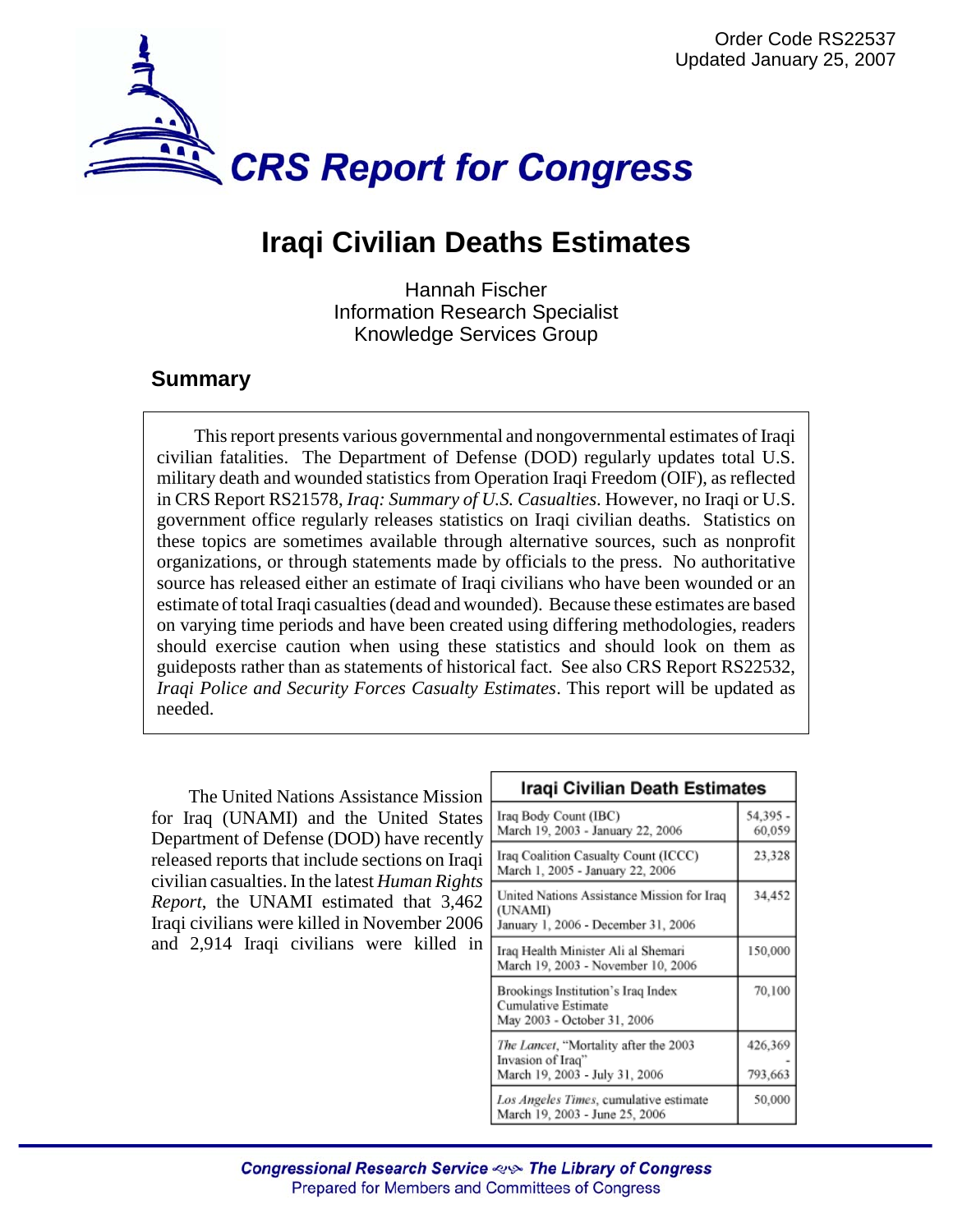December 2006.<sup>1</sup> These figures represent a tally of two civilian death counts: one from the Iraq Ministry of Health, which records deaths reported by hospitals; and one from the Medico-Legal Institute (MLI) in Baghdad, which reports the number of unidentified bodies it receives.<sup>2</sup> For 2006, the total number of civilians violently killed, as reported by UNAMI, is 34,452, with an average of 94 civilians killed every day. UNAMI also reports that 36,685 civilians were wounded in 2006, including 2,222 women and 777 children.<sup>3</sup> The June 30, 2006 version of the UNAMI report estimated that the combined count of civilian casualties from January 2006 to June 2006 was 14,228 and commented that:

On 25 June, the [Iraqi] Ministry of Health publicly acknowledged information stating that since 2003 at least 50,000 persons have been killed violently. The Baghdad morgue reportedly received 30,204 bodies from 2003 to mid-2006. Deaths numbering 18,933 occurred from "military clashes" and "terrorist attacks" between 5 April 2004 and 1 June 2006. The Ministry further indicated that the number of deaths is probably underreported.4

UNAMI has also made estimates of civilian casualties in Baghdad, a topic that has drawn nearly as much attention as estimates of civilian casualties in the country as a whole. In a recent article in the *Washington Post*, Gianni Magazzeni, chief of UNAMI's Human Rights Office, asserted that there had been 1,536 violent deaths in Baghdad in August 2006, as reported by the Baghdad morgue.<sup>5</sup> The December 2006 report states, "The situation is notably grave in Baghdad where unidentified bodies killed execution style are found in large number daily."6

DOD has not released a composite estimate of Iraqi civilian deaths during Operation Iraqi Freedom. However, it has released a bar chart of the average daily Iraqi casualties and average daily coalition casualties. The chart does not distinguish between deaths and wounded, nor does it distinguish between civilians and security forces (or  $ISF$ ).<sup>7</sup>

5 Ellen Knickmeyer, "Body Count in Baghdad Nearly Triples," *Washington Post*, Sept. 8, 2006, p. A12.

6 United Nations Assistance Mission for Iraq, *Human Rights Report: 1 November - 31 December 2006*, at [http://tinyurl.com/2hlg7h], p. 6.

<sup>1</sup> United Nations Assistance Mission for Iraq, *Human Rights Report: 1 November - 31 December 2006*, at [http://tinyurl.com/2hlg7h]. All U.N. figures exclude casualty estimates from the Region of Kurdistan.

<sup>2</sup> Nick Wadhams, "Iraq civilian toll spikes to nearly 6,000," *Associated Press*, July 19, 2006.

<sup>3</sup> United Nations Assistance Mission for Iraq, *Human Rights Report: 1 November - 31 December 2006*, at [http://tinyurl.com/2hlg7h], pp.4-5.

<sup>4</sup> United Nations Assistance Mission for Iraq, *Human Rights Report: 1 May - 30 June 2006*, at [http://tinyurl.com/ml6c8], p. 3.

<sup>7</sup> U.S. Department of Defense, Multi-National Corps-Iraq, *Measuring Stability and Security in Iraq: November 2006 Report to Congress in Accordance with the Department of Defense Appropriations Act 2006 (Section 9010)* , Nov. 2006, at [http://www.defenselink.mil/pubs/pdfs/9010Quarterly-Report-20061216.pdf], p. 22.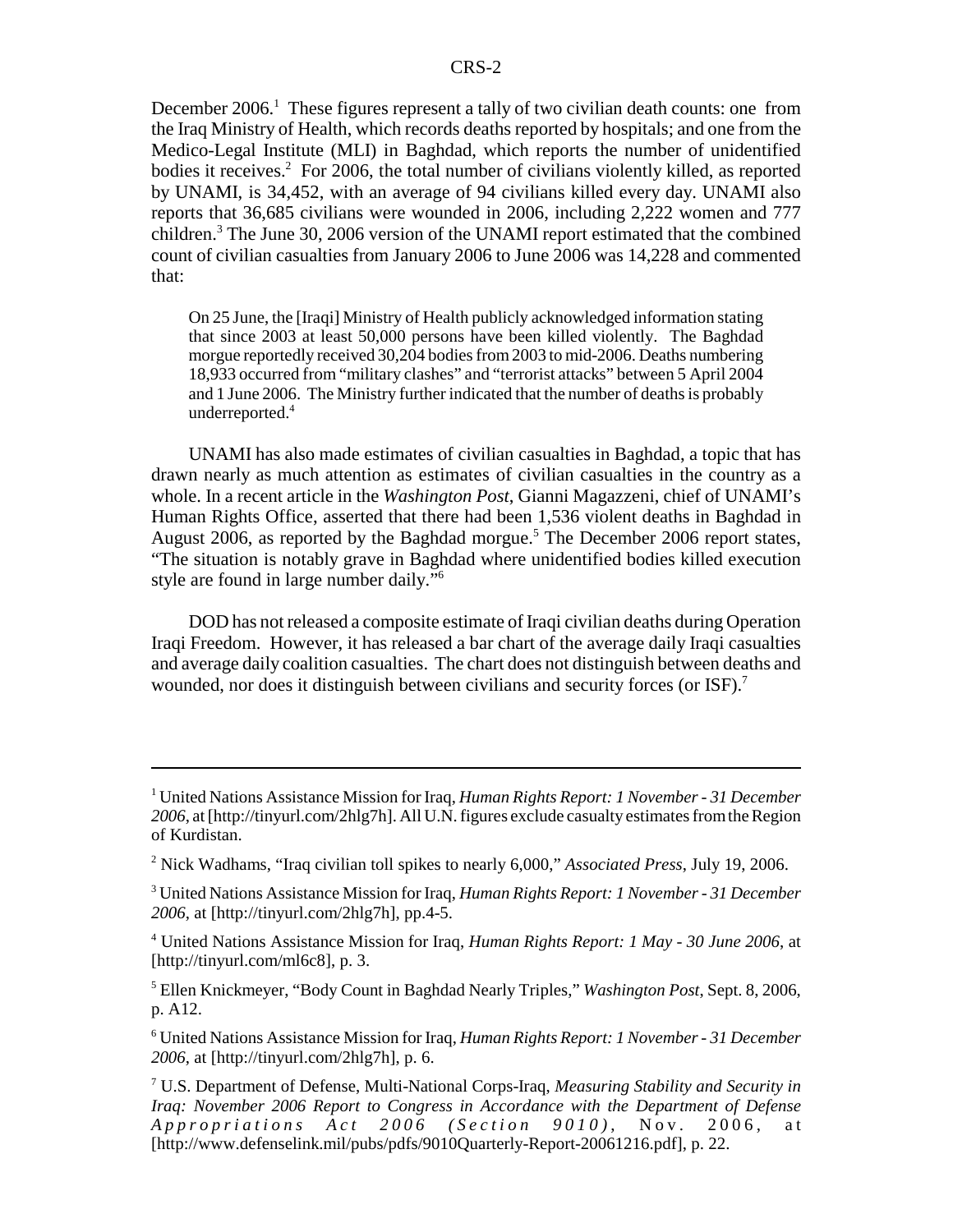CRS-3



## **Average Daily Casualties\* April 1, 2004 — November 10, 2006**

\* Casualty data reflect updated data for each period and are derived from unverified initial reports submitted by Coalition elements responding to an incident; the inconclusivity of these numbers constrains them to be used only for comparative purposes.

**Source:** CRS rendition of DOD graph, as derived from the Multi-National Corps - Iraq, [http://www.defenselink.mil/pubs/pdfs/9010Quarterly-Report-20061216.pdf].

Other Iraqi or U.S. government officials have also made estimates of Iraqi civilian casualties, often in conversations with the media. In a question and answer period after a speech in December 2005, President George W. Bush gave an estimate of civilian deaths, stating "30,000 [Iraqi civilians], more or less, have died as a result of the initial incursion and the ongoing violence against Iraqis [during Operation Iraqi Freedom]."8 After the speech, however, aides said that Bush's statement was not an official government estimate but a reflection of figures in news media reports.<sup>9</sup> In a news conference on October 16, 2006, however, President Bush said that he stands by the figure. $10$ 

Iraqi government officials have also released their own death toll estimates to the press. In November 2006, Iraq's Health Minister Ali al Shemari told reporters in Vienna that there had been 150,000 civilian deaths during the war so far. He later explained to the *Associated Press* that he based the figure on an estimate of 100 bodies per day brought to morgues and hospitals. However, one observer noted that such a calculation would

9 Adam Harvey, "Bush says civilian toll in Iraq 30,000," *The Advertiser*, Dec. 14, 2005, p. 42.

<sup>&</sup>lt;sup>8</sup> White House News release, "President Discusses War on Terror and Upcoming Iraqi Elections," Dec. 12, 2005, at [http://www.whitehouse.gov/news/releases/2005/12/20051212-4.html].

<sup>10</sup> President George H. W. Bush, *The President's News Conference*, Public Papers of the Presidents, Oct. 16, 2006.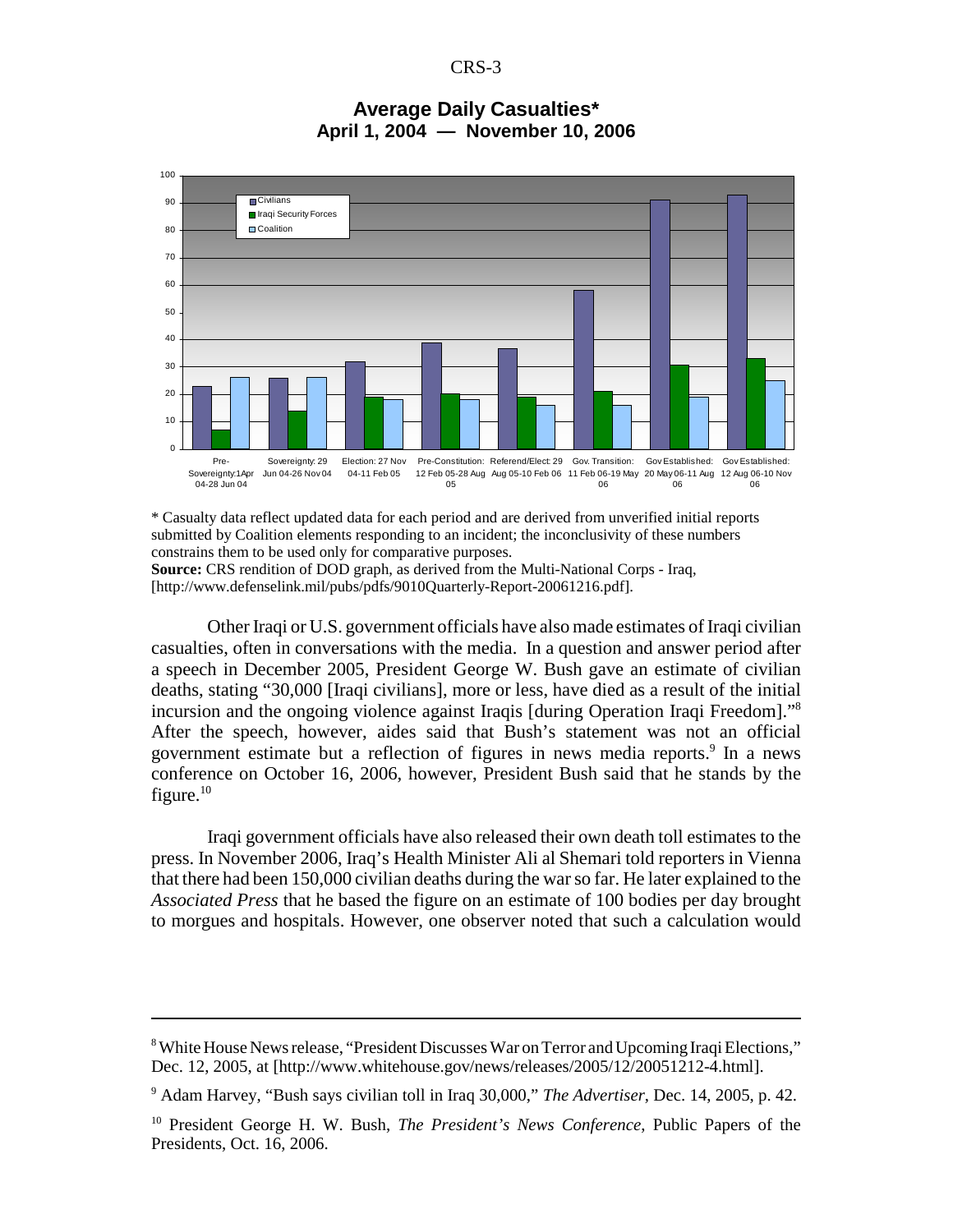yield a result closer to 130,000 deaths.<sup>11</sup> More recently, an anonymous Iraqi Health Ministry official released data indicating that more than 17,000 Iraqi civilians and police officers died violently in the latter half of  $2006$ .<sup>12</sup> The same official added that the numbers he released remained incomplete, suggesting that the final tally of violent deaths could be higher. Over the full year for 2006, however, the Iraqi Health Ministry has a death toll of  $22,950$  civilians.<sup>13</sup>

In addition to using government sources, some media have cited a number of notfor-profit or scholarly sources that attempt to track civilian deaths, while others have attempted to compile their own numbers. The *Los Angeles Times* used statistics from the Baghdad morgue, the Iraqi Health Ministry and "other agencies" to estimate that at least 50,000 Iraqis died between May 1, 2003, and June 25, 2006.14

The British medical journal, *The Lancet*, has published two articles by researchers looking into civilian casualties. The first, "Mortality Before and After the 2003 Invasion of Iraq: Cluster Sample Survey," used a cluster sample survey of households in Iraq to develop an estimate of 8,000 to 194,000 civilian casualties due to violent deaths since the start of the war.<sup>15</sup> This report has come under some criticism for its methodology, with an argument that some of the casualties could have resulted from the long-term negative health effects of the Saddam Hussein era. The British Foreign Minister Straw has written a formal Ministerial Response rejecting the findings of the *Lancet* report on the grounds that the data analyzed were inaccurate.<sup>16</sup>

The second article, "Mortality After the 2003 Invasion of Iraq: A Cross-Sectional Cluster Sample Survey,"17 increased the number of clusters surveyed from 33 to 47 clusters and reported an estimate of between 426,369 and 793,663 Iraqi civilian deaths from violent causes since the beginning of Operation Iraqi Freedom. This article, too, has sparked some controversy. Robert Blendon, director of the Harvard Program on Public Opinion and Health and Social Policy, defended the study in an interview with the *New York Times*, saying that interviewing urban dwellers chosen at random was "the best of

<sup>15</sup> Les Roberts, Ridyah Lafta, Richard Garfield et al., "Mortality Before and After the 2003 Invasion of Iraq: Cluster Sample Survey," *The Lancet*, Oct. 29, 2004, 364 (9448): 1857-64.

<sup>11</sup> Steven R. Hurst, "Iraqi Official: 150 Civilians Dead," *Associated Press*, Nov. 10, 2006.

<sup>&</sup>lt;sup>12</sup> Sudarsan Raghavan, "War's Toll on Iraqis Put at 22,950 in '06; Statistics From Health Ministry Official Show Tripling of Civilian, Police Deaths," *Post-Newsweek Media, Inc*, Jan. 8, 2007, p.A1.

 $13$  Ibid.

<sup>&</sup>lt;sup>14</sup> Louise Roug and Doug Smith, "The Conflict in Iraq: War's Iraqi Death Toll Tops 50,000; Higher than the U.S. estimate but thought to be undercounted, the tally is equivalent to 570,000 Americans killed in three years," *Los Angeles Times*, June 25, 2006, p. A1.

<sup>&</sup>lt;sup>16</sup> Jack Straw, Written U.K. Ministerial Statement Responding to a Lancet Study on Iraqi Casualty Numbers, Nov. 16, 2004, at [http://tinyurl.com/3hv8j].

<sup>&</sup>lt;sup>17</sup> Gilbert Burnham, Riyadh Lafta, Shannon Doocy et al., "Mortality After the 2003 Invasion of Iraq: A Cross-Sectional Cluster Sample Survey," *The Lancet*, Oct. 21, 2006, 368(9545):1421- 1429.